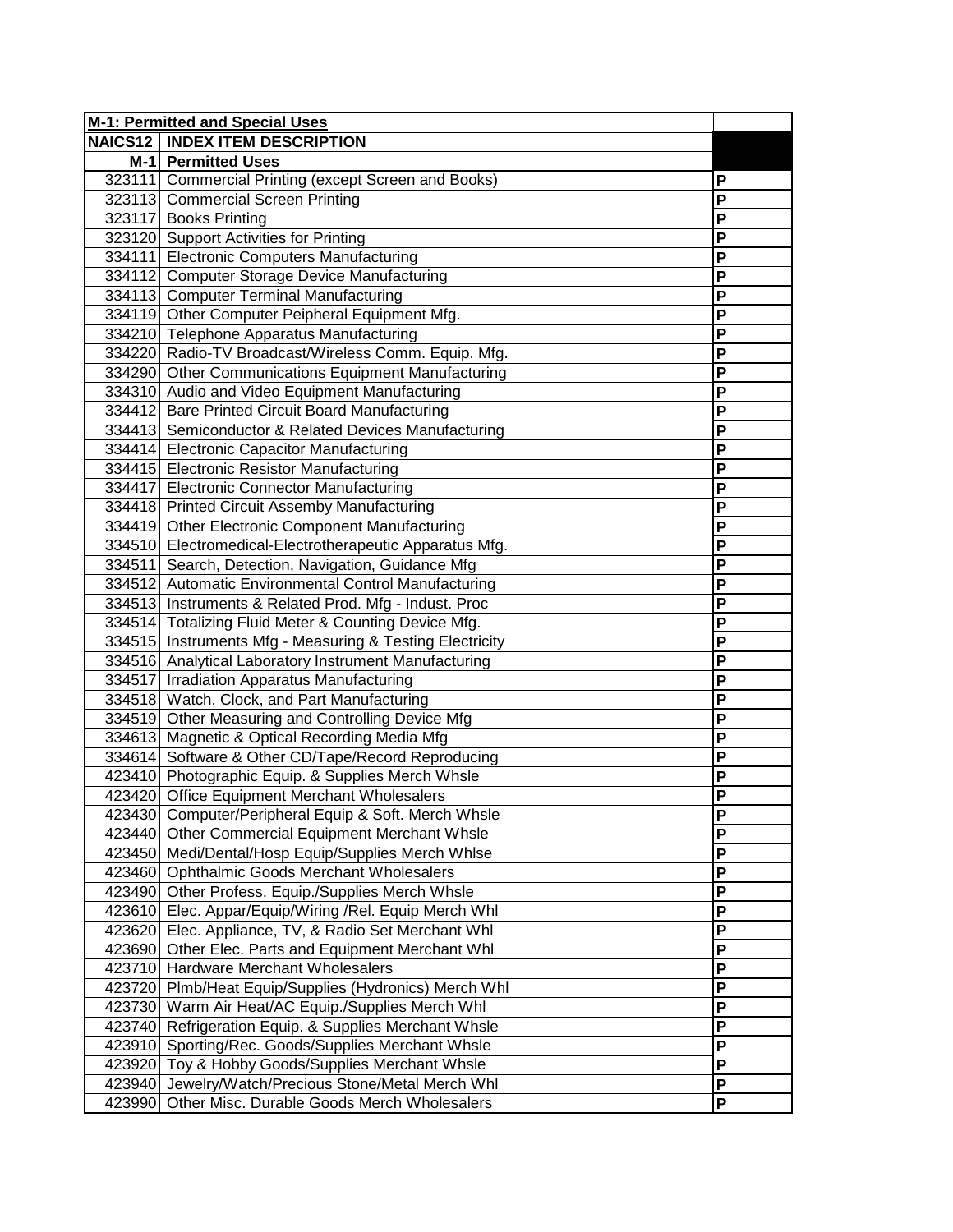| <b>M-1: Permitted and Special Uses</b>                |   |
|-------------------------------------------------------|---|
| <b>NAICS12   INDEX ITEM DESCRIPTION</b>               |   |
| 424110 Printing & Writing Paper Merchant Wholesalers  | Ρ |
| 424120 Stationery & Office Supplies Merch Wholesalers | P |
| 424130 Industrial/Personal Service Paper Merch Whsle  | P |
| 424210 Drugs and Druggists' Sundries Merchant Whsle   | P |
| 424310 Piece Goods/Notions/Dry Goods Merch Whsle      | P |
| 424320 Men's/Boys' Clothing/Furnishings Merch Whsle   | P |
| 424330 Women's/Children/Infant Clothing Merch Whsle   | P |
| 424340 Footwear Merchant Wholesalers                  | P |
| 424920 Book, Periodical, & Newspaper Merchant Whsle   | P |
| 425110 Business to Business Electronic Markets        | P |
| 425120 Wholesale Trade Agents and Brokers             | P |
| 444120 Paint and Wallpaper Stores                     | P |
| 444130 Hardware Stores                                | P |
| 511140 Directory and Mailing List Publishers          | P |
| 511191 Greeting Card Publishers                       | P |
| 511199 All Other Publishers                           | P |
| 511210 Software Publishers                            | P |
| 512110 Motion Picture and Video Production            | P |
| 512120 Motion Picture and Video Distribution          | P |
| 512191 Teleproduction & Other Postproduction Services | P |
| 512199 Other Motion Picture and Video Industries      | P |
| 512210 Record Production                              | P |
| 512220 Integrated Record Production/Distribution      | P |
| 512230 Music Publishers                               | P |
| 512240 Sound Recording Studios                        | P |
| 512290 Other Sound Recording Industries               | P |
| 518210 Data Processing, Hosting, and Related Services | P |
| 519110 News Syndicates                                | P |
| 519130 Internet Publg/Broadcasting/Web Search Portals | P |
| 519190 All Other Information Services                 | P |
| 532291 Home Health Equipment Rental                   | P |
| 532420 Office Machinery and Equip. Rental and Leasing | P |
| 541850 Display Advertising                            | P |
| 541860 Direct Mail Advertising                        | Ρ |
| 541870 Advertising Material Distribution Services     | P |
| 541890 Other Services Related to Advertising          | P |
| 561621 Security Systems Services (except Locksmiths)  | P |
| 561622 Locksmiths                                     | P |
| 624310 Vocational Rehabilitation Services             | P |
| 811212 Computer/Office Machine Repair & Maintenance   | P |
| 811213 Communication Equipment Repair/Maintenance     | P |
| 811219 Other Elec./Precision Equipment Repair & Main. | P |
| 811411 Home and Garden Equip. Repair & Maintenance    | P |
| 811412 Appliance Repair and Maintenance               | P |
| 811420 Reupholstery and Furniture Repair              | P |
| 811430 Footwear and Leather Goods Repair              | P |
| 812921 Photofinishing Laboratories (except One-Hour)  | P |
| M-1 Special Uses                                      |   |
| 238150 Glazing Contractors                            | S |
| 238160 Roofing Contractors                            | S |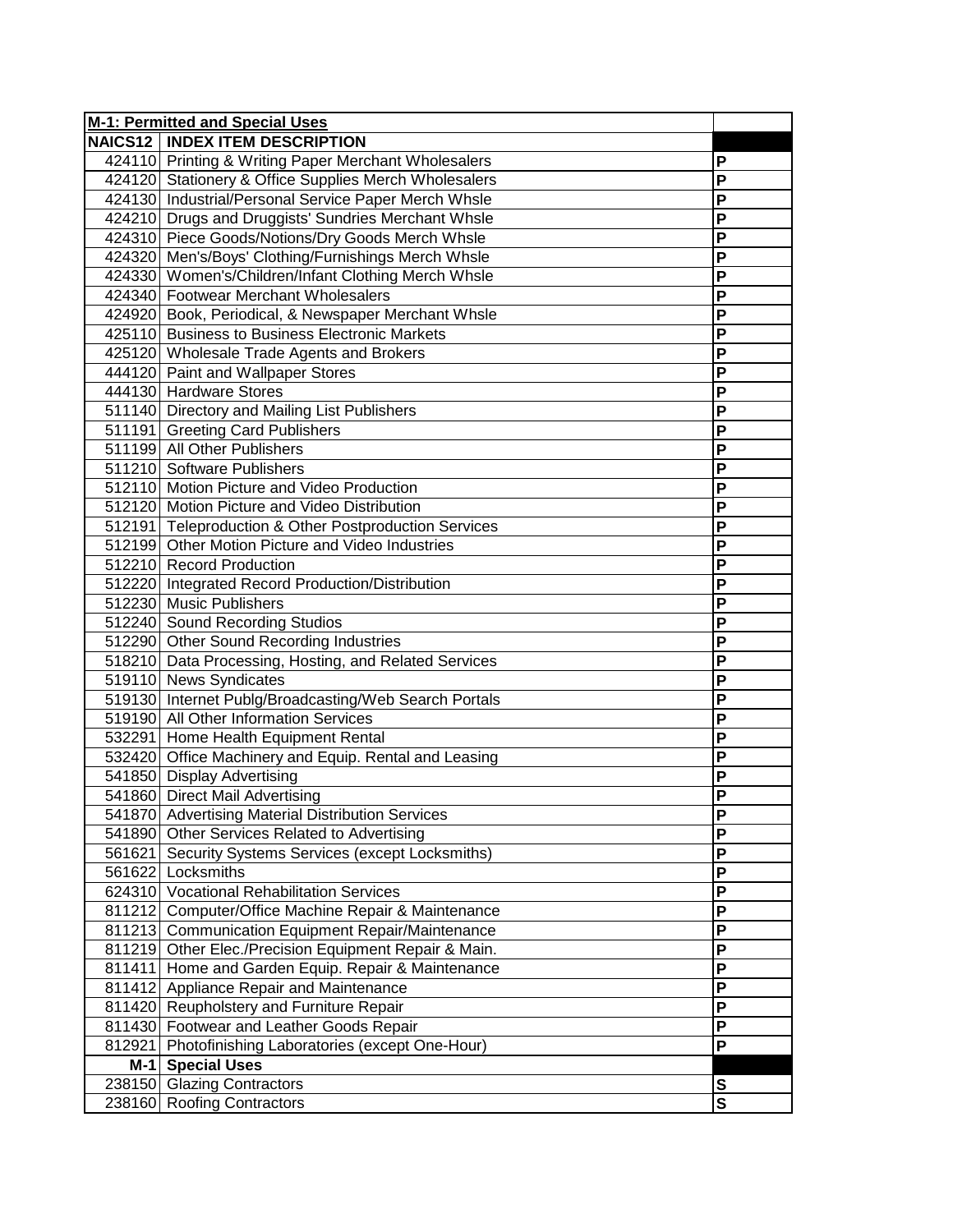| <b>M-1: Permitted and Special Uses</b>                  |                         |
|---------------------------------------------------------|-------------------------|
| <b>NAICS12   INDEX ITEM DESCRIPTION</b>                 |                         |
| 238170 Siding Contractors                               | S                       |
| 238190 Other Foundation & Building Exterior Contractors | S                       |
| 238210 Electric Contracting                             | S                       |
| 238220 Plumbing and Heating Contractors                 | S                       |
| 238290 Other Building Equipment contractors             | S                       |
| 238310 Drywall and Insulation Contractors               | S                       |
| 238320 Painting and Wall Covering Contractors           | S                       |
| 238330 Flooring Contractors                             | S                       |
| 238340 Tile and Terrazzo Contractors                    | S                       |
| 238350 Finish Carpentry Contractors                     | S                       |
| 238390 Other Building Finishing Contractors             | S                       |
| 311330 Confectionery Mfg. from Purchased Chocolate      | S                       |
| 311340 NonChocolate Confectionary Manufacturing         | S                       |
| 311411 Frozen Fruit, Juice, & Vegetable Manufacturing   | S                       |
| 311412 Frozen Speciality Food Mfg.                      | S                       |
| 311421 Fruit and Vegetable Canning                      | S                       |
| 311422 Specialty Canning                                | S                       |
| 311423 Dried & Dehydrated Food Manufacturing            | S                       |
| 311511 Fluid Milk Manufacturing                         | $\overline{\mathbf{s}}$ |
| 311512 Creamery butter Manufacturing                    | S                       |
| 311513 Cheese Manufacturing                             | S                       |
| 311514 Dry/Condensed/Evaporated Dairy Product Mfg.      | S                       |
| 311520 Ice Cream & Frozen Dessert Manufacturing         | S                       |
| 311811 Retail Bakeries                                  | $\overline{\mathbf{s}}$ |
| 311812 Commercial Bakeries                              | S                       |
| 311813 Frozen Cakes, Pies, and Other Pastries Mfg.      | $\overline{\mathsf{s}}$ |
| 311821 Cookie and Cracker Manufacturing                 | S                       |
| 311822 Flour Mixes & Dough Mfg. from Purchased Flour    | S                       |
| 311823 Dry pasta Manufacturing                          | S                       |
| 311830 Tortillas Manufacturing                          | S                       |
| 311911 Roasted Nuts & Peanut Butter Mfg.                | S                       |
| 311919 Other Snackfood Manufacturing                    | $\overline{\mathbf{s}}$ |
| 311920 Coffee and Tea Manufacturing                     | S                       |
| 311930 Flavpromg Syrup & Concentrate Manufacturing      | S                       |
| 311941 Mayonnaise/Dressing/Other Prepared Sauce Mfg.    | <u>১</u>                |
| 311942 Spice and Extract Manufacturing                  | S                       |
| 311991 Pershiable Food Manufacturing                    | S                       |
| 311999 All Other Miscellanous Food Manufacturing        | S                       |
| 312111 Soft Drinks Manufacturing                        | $\overline{\mathbf{s}}$ |
| 312112 Bottled Water Manufacturing                      | $\overline{\mathbf{s}}$ |
| 312113 Ice Manufacturing                                | $\overline{\mathbf{s}}$ |
| 312120 Breweries                                        | $\overline{\mathsf{s}}$ |
| 312130 Wineries                                         | $\overline{\mathsf{s}}$ |
| 312140 Distilleries                                     | S                       |
| 313111 Yarn Spinning Mills                              | S                       |
| 313112 Yarn Texturing, Throwing, and Twisting Mills     | S                       |
| 313113 Thread Mills                                     | S                       |
| 313210 Broadwoven Fabric Mills                          | S                       |
| 313221 Narrow Fabric Mills                              | $\overline{\mathbf{s}}$ |
| 313222 Schiffli Machine Embroidery                      | S                       |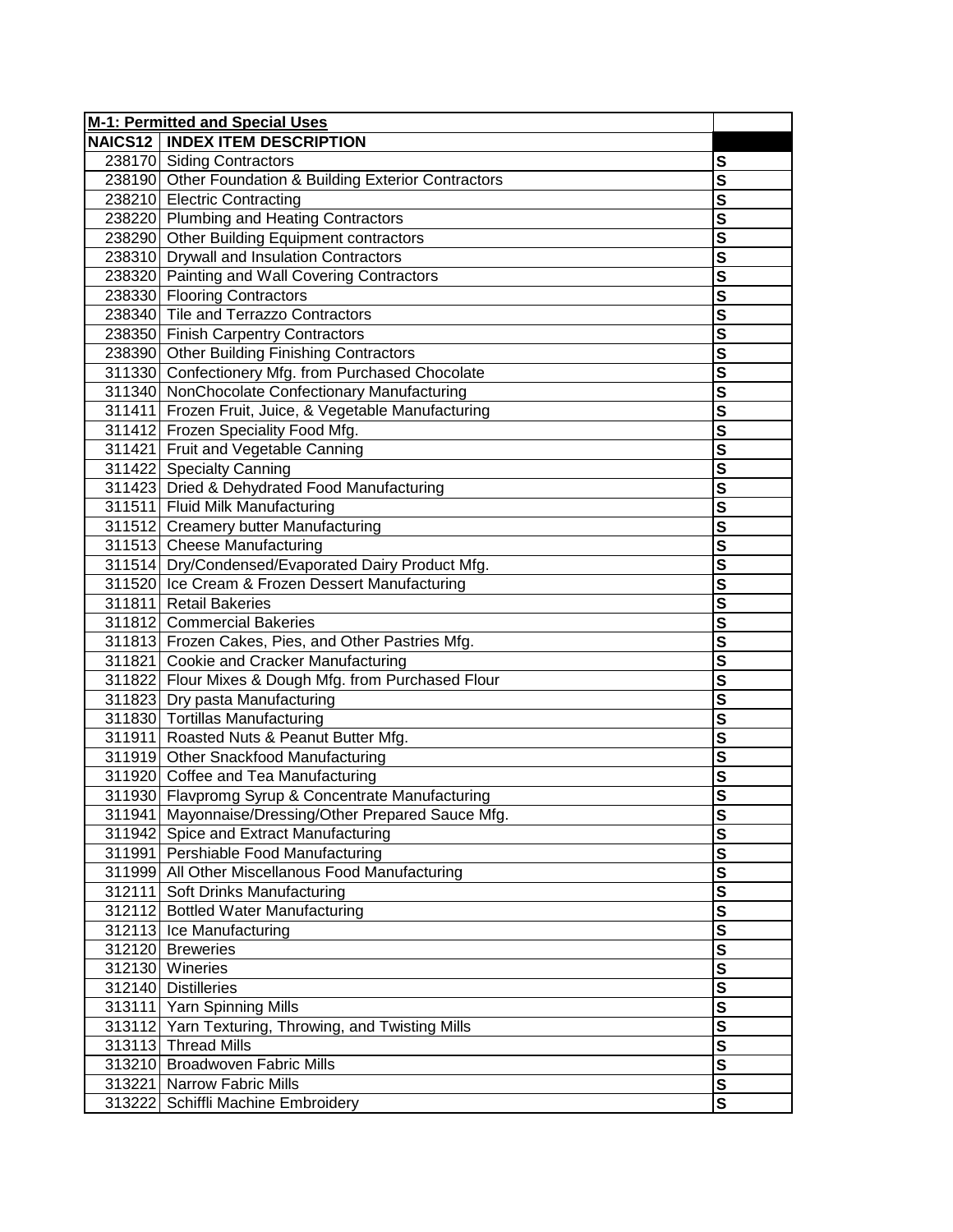|        | <b>M-1: Permitted and Special Uses</b>                  |                         |
|--------|---------------------------------------------------------|-------------------------|
|        | <b>NAICS12   INDEX ITEM DESCRIPTION</b>                 |                         |
|        | 313230 Nonwoven Fabric Mills                            | S                       |
|        | 313241 Wet Knit Fabric Mills                            | S                       |
|        | 313249 Other Knit Fabric and Lace Mills                 | S                       |
|        | 313311 Broadwoven Fabrics Finishing                     | $\overline{\mathbf{s}}$ |
|        | 313312 Textile Products Finishing                       | S                       |
|        | 313320 Fabric Coating Mills                             | S                       |
|        | 314110 Carpet and Rug Mills                             | S                       |
|        | 314121 Curtain and Linen Mills                          | S                       |
|        | 314129 Other Household Textile Product Mills            | S                       |
|        | 314911 Textile Bag Mills                                | S                       |
|        | 314912 Canvas & Related Product Mills                   | S                       |
|        | 314991 Rope, Cordage and Twine Mills                    | S                       |
|        | 314992 Tire Cord and Tire Fabric Mills                  | S                       |
|        | 314999 All Other Misc. Textile Product Mills            | S                       |
|        | 315111 Sheer Hosiery Mills                              | S                       |
|        | 315119 Other Hosiery and Sock Mills                     | S                       |
|        | 315191 Outerwear Knitting Mills                         | S                       |
|        | 315192 Underwear and Nightware Knitting Mills           | S                       |
|        | 315211 Men's and Boys', Cut and Sew Apparel Contractors | S                       |
|        | 315212 Womens, Girls, & Infants Cut/Sew Apparel Contr.  | S                       |
|        | 315221 Mens/Boys Cut/Sew Underwear/Nightware Mfg.       | S                       |
|        | 315222 Mens/Boys Cut/Sew Suit/Coat/Overcoat Mfg.        | S                       |
|        | 315223 Mens/Boys Cut/Sew Shirt Mfg.                     | S                       |
|        | 315224 Mens/Boys Cut/Sew Trouser/Slack/Jean Mfg.        | S                       |
|        | 315225 Mens/Boys Cut/Sew Work Clothing Mfg.             | $\overline{\mathsf{s}}$ |
|        | 315228 Mens/Boys Cut/Sew Other Outerwear Mfg.           | S                       |
|        | 315231 Womens/Girls Cut/Sew Lingerie/Loungewear Mfg.    | S                       |
|        | 315232 Womens/Girls Cut/Sew Blouse/Shirt Mfg.           | S                       |
|        | 315233 Womens/Girls Cut/Sew Dress Mfg.                  | S                       |
|        | 315234 Womens/Girls Cut/Sew Suit/Coat/Jacket Mfg.       | S                       |
|        | 315239 Womens/Girls Cut/Sew Other Outerware Mfg.        | S                       |
|        | 315291 Infants Cut & Sew Apparel Manufacturing          | S                       |
|        | 315292 Fur & Leather Apparel Manufacturing              | S                       |
|        | 315299 All Other Cut and Sew Apparel Manfacturing       | S                       |
|        | 315991 Hat, Cap, and Millinery Mfg.                     | <u>১</u>                |
|        | 315992 Gloves and Mitten Manufacturing                  | S                       |
|        | 315993 Mens/Boys Neckware Manufacturing                 | S                       |
|        | 315999 Other Apparel Accessoris & Other Apparel Mfg.    | $\overline{\mathbf{s}}$ |
|        | 316212 House Slippers Manufacturing                     | S                       |
|        | 316213 Men's Footware (except Athletic) Manufacturing   | $\overline{\mathbf{s}}$ |
|        | 316214 Women's Footware (except Athletic) Mfg.          | S                       |
|        | 316219 Other Footwear Manufacturing                     | $\overline{\mathsf{s}}$ |
|        | 316991 Luggage Manufacturing                            | S                       |
|        | 316992 Women's Handbag and Purse Manufacturing          | S                       |
|        | 316993 Personal Leather Goods Manufacturing             | S                       |
|        | 316999 Other Leather Good Manufacturing                 | S                       |
| 321911 | Wood Window and Door Manucturing                        | S                       |
| 322211 | Corrugated & Solid Fiber Box Mfg.                       | $\overline{\mathbf{s}}$ |
|        | 322212 Folding Paperboard Box Mfg.                      | $\overline{\mathbf{s}}$ |
|        | 322213 Set-up Paperboard Box Mfg.                       | S                       |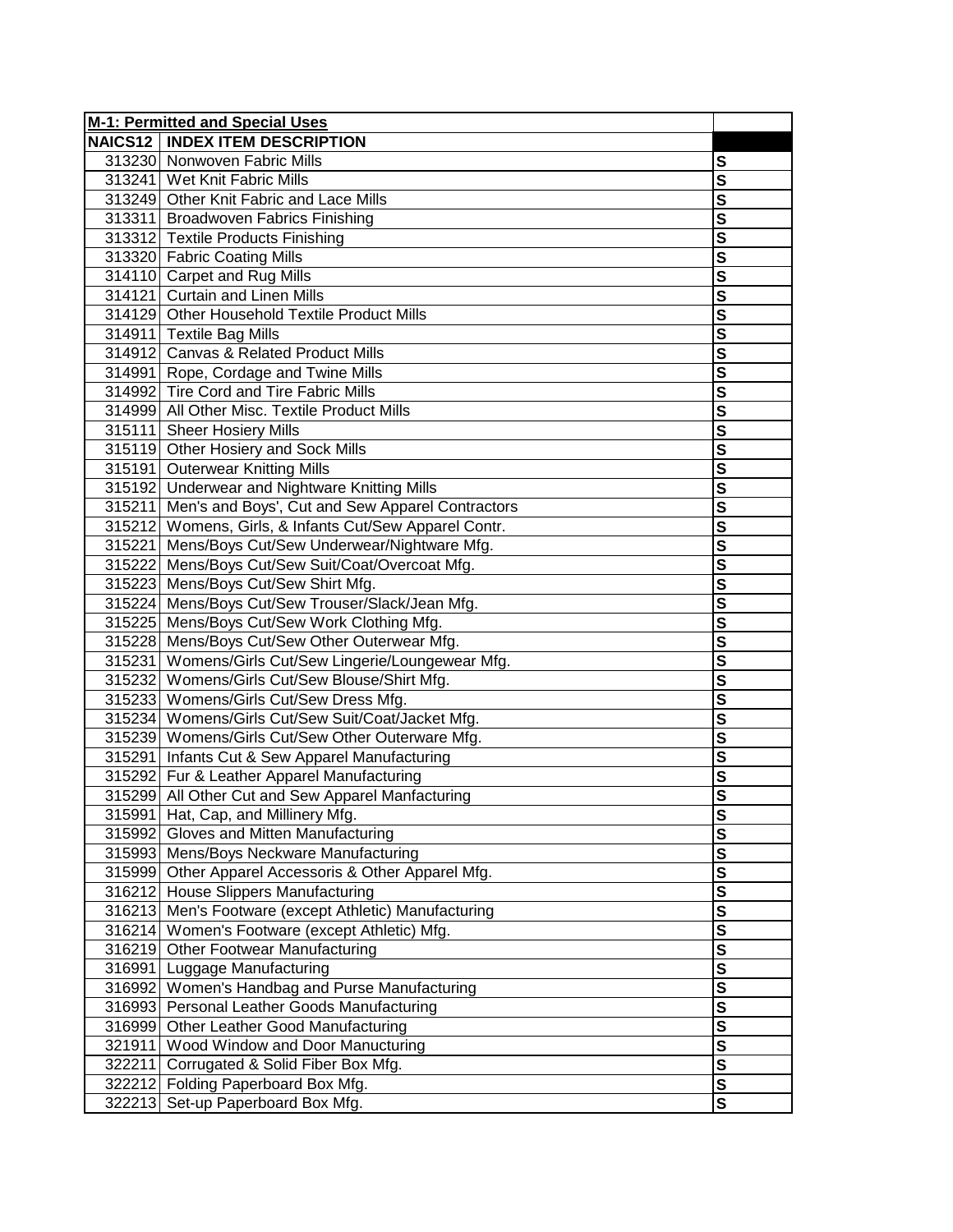|        | M-1: Permitted and Special Uses                         |                         |
|--------|---------------------------------------------------------|-------------------------|
|        | <b>NAICS12   INDEX ITEM DESCRIPTION</b>                 |                         |
|        | 322214 Fiber Can, Tube, Drum, & Similar Products Mfg.   | S                       |
|        | 322215 Nonfolding Sanitary Food Container Manufacturing | S                       |
|        | 322221 Coated & Laminated Packaging Paper Mfg.          | S                       |
|        | 322222 Coated & Laminated Paper Mfg.                    | $\overline{\mathbf{s}}$ |
|        | 322223 Coated Paper Bag and Pouch Mfg.                  | S                       |
|        | 322224 Uncoated Paper & Multiwall Bag Mfg.              | S                       |
|        | 322225 Laminated Aluminium Foil Mfg. for Flexible Uses  | $\overline{\mathbf{s}}$ |
|        | 322226 Surface Coated Paperboard mfg.                   | S                       |
|        | 322231 Die-cut paper & paperboard office supplies mfg.  | S                       |
|        | 322232 Envelope Manufacturing                           | S                       |
|        | 322233 Stationery, Tablet & Related Product Mfg.        | S                       |
|        | 322291 Sanitary Paper Product Mfg.                      | S                       |
|        | 322299 All Other Converted Paper Product Mfg.           | S                       |
|        | 325411 Medicinal & Botanical Manufacturing              | S                       |
|        | 325412 Pharmaceutical Preparation Manufacturing         | S                       |
|        | 325413 In-vitro Diagnostic Substances Manufacturing     | $\overline{\mathbf{s}}$ |
|        | 325992 Photographic Film, Paper, Plate & Chemical Mfg.  | S                       |
|        | 326111 Plastics Bag and Pouch Manufacturing             | $\overline{\mathbf{s}}$ |
|        | 326112 Plastics Packaging Film and Sheet Mfg.           | S                       |
|        | 326113 Unlaminated Plastics Film and Sheet Mfg.         | $\overline{\mathbf{s}}$ |
|        | 326121 Unlaminated Plastics Profile Shape Mfg.          | $\overline{\mathbf{s}}$ |
|        | 326122 Plastics Pipe and Pipe Fitting Manufacturing     | $\overline{\mathsf{s}}$ |
|        | 326130 Laminated Plastics Plate, Sheet, & Shape Mfg.    | S                       |
|        | 326140 Polystyrene Foam Product Manufacturing           | $\overline{\mathbf{s}}$ |
|        | 326150 Urethane and Other Foam Product Mfg.             | S                       |
|        | 326160 Plastics Bottle Manufacturing                    | $\overline{\mathbf{s}}$ |
|        | 326191 Plastics Plumbing Fixture Manufacturing          | S                       |
|        | 326192 Resilient Floor Covering Manufacturing           | $\overline{\mathbf{s}}$ |
|        | 326199 All Other Plastics Product Manufacturing         | S                       |
|        | 332211 Cutlery and Flatware (except Precious) Mfg.      | $\overline{\mathbf{s}}$ |
|        | 332212 Hand and Edge Tool Manufacturing                 | $\overline{\mathbf{s}}$ |
|        | 332213 Saw Blade and Handsaw Manufacturing              | $\overline{\mathbf{s}}$ |
|        | 332214 Kitchen Utensil, Pot, and Pan Manufacturing      | S                       |
|        | 332321 Metal Window and Door Manufacturing              | S                       |
|        | 332322 Sheet Metal Work Manufacturing                   | <u>s</u>                |
|        | 332323 Ornamental and Architectural Metal Work Mfg.     | S                       |
|        | 332510 Hardware Manufacturing                           | S                       |
|        | 332611 Spring (Heavy Gauge) Manufacturing               | S                       |
|        | 332612 Spring (Light Gauge) Manufacturing               | $\overline{\mathbf{s}}$ |
|        | 332710 Machine Shops                                    | S                       |
|        | 332721 Precision Turned Product Manufacturing           | $\mathbf{s}$            |
|        | 332722 Bolt, Nut, Screw, Rivet, & Washer Manufacturing  | S                       |
|        | 332911 Industrial Valve Manufacturing                   | S                       |
|        | 332912 Fluid Power Valve and Hose Fitting Mfg.          | S                       |
|        | 332913 Plumbing Fixture Fitting and Trim Mfg.           | S                       |
|        | 332919 Other Metal Valve and Pipe Fitting Mfg.          | $\overline{\mathbf{s}}$ |
| 332991 | <b>Ball and Roller Bearing Manufacturing</b>            | $\overline{\mathbf{s}}$ |
| 332996 | Fabricated Pipe and Pipe Fitting Manufacturing          | $\overline{\mathbf{s}}$ |
| 332997 | Industrial Pattern Manufacturing                        | $\overline{\mathbf{s}}$ |
|        | 332998 Enameld Iron and Metal Sanitary Ware Mfg.        | S                       |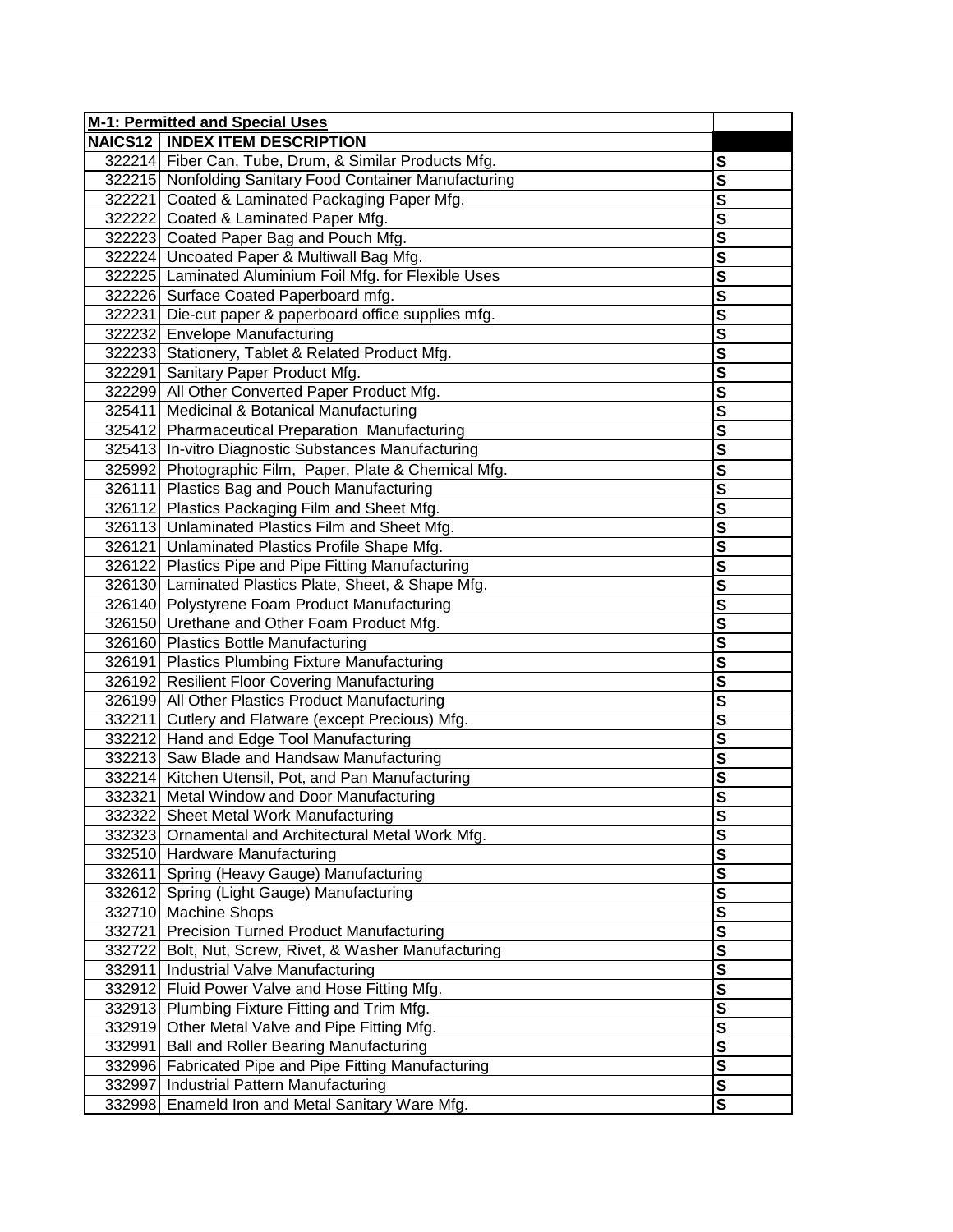|                | M-1: Permitted and Special Uses                         |                         |
|----------------|---------------------------------------------------------|-------------------------|
| <b>NAICS12</b> | <b>INDEX ITEM DESCRIPTION</b>                           |                         |
|                | 332999 All Other Misc. Fabricated Metal Product Mfg.    | S                       |
|                | 333220 Plastics and Rubber Industry Machinery Mfg.      | S                       |
|                | 333291 Paper Industry Machinery Manufacturing           | S                       |
|                | 333292 Textile Machinery Manufacturing                  | $\overline{\mathbf{s}}$ |
|                | 333293 Printing Machinery & Equipment Manufacturing     | S                       |
|                | 333294 Food Product Machinery Manufacturing             | S                       |
|                | 333295 Semiconductor Machinery Manufacturing            | $\overline{\mathbf{s}}$ |
|                | 333298 All Other Industrial Machinery Manufacturing     | S                       |
|                | 333311 Automatic Vending Machine Manufacturing          | S                       |
|                | 333313 Office Machinery Manufacturing                   | S                       |
|                | 333314 Optical Instrument and Lens Manufacturing        | S                       |
|                | 333315 Photographic & Photocopying Equipment Mfg.       | S                       |
|                | 333319 Other Comm. & Service Industry Machinery Mfg.    | S                       |
|                | 333411 Air Purification Equipment Manufacturing         | S                       |
|                | 333412 Industrial and Commercial Fan and Blower Mfg.    | S                       |
|                | 333414 Heating Equip. (except Warm Air Furnaces) Mfg.   | $\overline{\mathbf{s}}$ |
|                | 333415 AC/Heating/Comm. Refrigeration Equipment Mfg.    | S                       |
|                | 333511 Industrial Mold Manufacturing                    | S                       |
|                | 333512 Machine Tool (Metal Cutting Types) Mfg.          | S                       |
|                | 333513 Machine Tool (Metal Forming Types) Mfg.          | $\overline{\mathbf{s}}$ |
|                | 333514 Special Die & Tool, Die Set, Jig, & Fixture Mfg. | S                       |
|                | 333515 Cutting Tool & Machine Tool Accessory Mfg.       | $\overline{\mathbf{s}}$ |
|                | 333911 Pump and Pumping Equipment Manufacturing         | $\overline{\mathbf{s}}$ |
|                | 333912 Air and Gas Compressor Manufacturing             | $\overline{\mathsf{s}}$ |
|                | 333913 Measuring and Dispensing Pump Manufacturing      | S                       |
|                | 333991 Power-Driven Handtool Manufacturing              | $\overline{\mathbf{s}}$ |
|                | 333992 Welding & Soldering Equipment Manufacturing      | S                       |
|                | 333996 Fluid Power Pump and Motor Manufacturing         | $\overline{\mathbf{s}}$ |
|                | 333997 Scale and Balance Manufacturing                  | S                       |
|                | 333999 All Other Misc. General Purpose Machinery Mfg.   | S                       |
|                | 335110 Electric Lamp Bulb and Part Manufacturing        | S                       |
|                | 335121 Residential Electric Lighting Fixtures Mfg       | $\overline{\mathbf{s}}$ |
|                | 335122 Comm., Indust. & Institut. Elec. Light Fix. Mfg. | $\overline{\mathbf{s}}$ |
|                | 335129 Other Lighting Equipment Manufacturing           | $\overline{\mathbf{s}}$ |
|                | 335211 Electric Housewares and Household Fan Mfg        | <u>s</u>                |
|                | 335212 Household Vacuum Cleaner Manufacturing           | S                       |
|                | 335221 Household Cooking Appliance Manufacturing        | $\mathbf s$             |
|                | 335222 Household Refridgerator & Freezer Mfg            | S                       |
|                | 335224 Household Laundry Equipment Manufacturing        | $\overline{\mathbf{s}}$ |
|                | 335228 Other Major Household Appliance Manufacturing    | $\overline{\mathbf{s}}$ |
| 335311         | Power, Distribution, & Speciality Transformer Mfg       | $\overline{\mathbf{s}}$ |
| 335312         | Motor and Generator Manufacturing                       | $\overline{\mathbf{s}}$ |
| 335313         | Switchgear & Switchgear Apparatus Mfg                   | S                       |
| 335314         | Relay and Industrial Control Manufacturing              | S                       |
| 335911         | <b>Storage Battery Manufacturing</b>                    | S                       |
|                | 335912 Primary Battery Manufacturing                    | S                       |
| 335921         | Fiber Optic Cable Manufacturing                         | S                       |
| 335929         | Other Communication & Energy Wire Mfg.                  | $\overline{\mathbf{s}}$ |
| 335931         | <b>Current-Carrying Wiring Device Manufacturing</b>     | $\overline{\mathbf{s}}$ |
| 335932         | NonCurrent-Carrying Wiring Device Manufacturing         | S                       |
|                |                                                         |                         |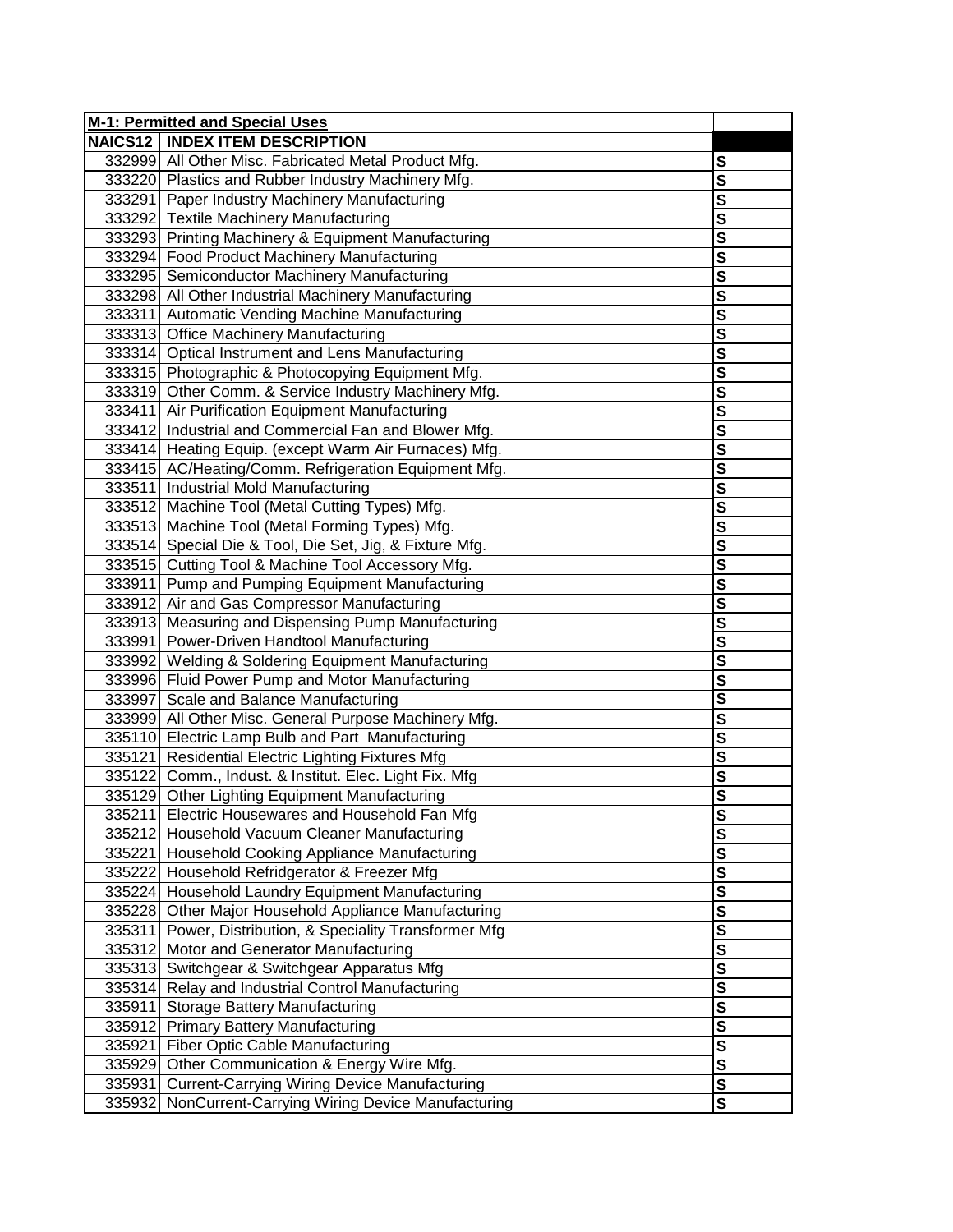|        | M-1: Permitted and Special Uses                        |                         |
|--------|--------------------------------------------------------|-------------------------|
|        | <b>NAICS12   INDEX ITEM DESCRIPTION</b>                |                         |
|        | 335991 Carbon and Graphite Product Manufacturing       | S                       |
|        | 335999 Other Misc. Electrical Equip. & Component Mfg   | S                       |
|        | 337110 Wood Kitchen Cabinet & Countertop Mfg.          | S                       |
|        | 337121 Upholstered Household Furniture Manufacturing   | $\overline{\mathbf{s}}$ |
|        | 337122 Nonupholstered Wood Household Furniture Mfg     | S                       |
|        | 337124 Metal Household Furniture Manufacturing         | S                       |
|        | 337125 Household Furniture (except wood/metal) Mfg     | $\overline{\mathbf{s}}$ |
|        | 337127 Institutional Furniture Manufacturing           | S                       |
|        | 337129 Wood TV, Radio, & Sewing Machine Cabinet Mfg    | S                       |
|        | 337211 Wood Office Furniture Manufacturing             | S                       |
|        | 337212 Custom Architectural Woodwork & Millwork Mfg    | S                       |
|        | 337214 Office Furniture (except Wood) Manufacturing    | S                       |
|        | 337215 Showcase, Partition, Shelving, & Locker Mfg     | S                       |
|        | 337910 Mattress Manufacturing                          | S                       |
|        | 337920 Blind and Shade Manufacturing                   | S                       |
|        | 339112 Surgical and Medical Instrument Manufacturing   | S                       |
|        | 339113 Surgical Appliance and Supplies Manufacturing   | S                       |
|        | 339114 Dental Equipment and Supplies Manufacturing     | S                       |
|        | 339115 Ophthalmic Goods Manufacturing                  | S                       |
|        | 339116 Dental Laboratories                             | S                       |
|        | 339911 Jewelry (except Costume) Manufacturing          | $\overline{\mathbf{s}}$ |
|        | 339912 Silverware and Hollowware Manufacturing         | $\overline{\mathbf{s}}$ |
|        | 339913 Jewelers Material & Lapidary Work Mfg           | $\overline{\mathbf{s}}$ |
|        | 339914 Costume Jewelry & Novelty Manufacturing         | $\overline{\mathsf{s}}$ |
|        | 339920 Sporting Goods and Athletic Goods Mfg           | S                       |
|        | 339931 Doll and Stuffed Toy Manufacturing              | S                       |
|        | 339932 Game, Toy, and Children's Vehicle Manufacturing | S                       |
|        | 339941 Pens & Mechanical Pencil Manufacturing          | S                       |
|        | 339942 Lead Pencil and Art Goods Manufacturing         | S                       |
|        | 339943 Marking Device Manufacturing                    | $\overline{\mathbf{s}}$ |
|        | 339944 Carbon Paper & Inked Ribbon Mfg                 | S                       |
|        | 339950 Sign Manufacturing                              | $\overline{\mathbf{s}}$ |
|        | 339991 Gasket, Packing & Sealing Device Manufacturing  | S                       |
|        | 339992 Musical Instrument Manufacturing                | S                       |
|        | 339993 Fastner, Button, Needle, and Pin Manufacturing  | S                       |
|        | 339994 Brooms, Brush, and Mop Manufacturing            | S                       |
|        | 339995 Burial Caskets Manufacturing                    | S                       |
|        | 339999 All Other Miscellaneous Manufacturing           | S                       |
|        | 423110 Auto & Other Vehicle Merchant Wholesalers       | S                       |
|        | 423120 Vehicle Supplies & New Parts Merchant Whsle     | $\overline{\mathbf{s}}$ |
|        | 423210 Furniture Merchant Wholesalers                  | $\overline{\mathbf{s}}$ |
|        | 423220 Home Furnishing Merchant Wholesalers            | S                       |
|        | 423310 Lumber/Plywood/Millwork/Panel Merch Whsle       | S                       |
|        | 423320 Brick/Stone/Related Constr. Mat. Merch Whsle    | S                       |
|        | 423330 Roofing/Siding/Insulation Mat. Merch Whsle      | S                       |
| 423390 | <b>Other Construction Material Merchant Whsle</b>      | S                       |
| 423510 | Metal Service Centers/Other Metal Merch Whsle          | S                       |
| 423840 | Industrial Supplies Merchant Wholesalers               | $\overline{\mathbf{s}}$ |
| 423850 | Service Est. Equip./Supplies Merchant Whsle            | $\overline{\mathsf{s}}$ |
| 423860 | <b>Transportation Equip./Supplies Merchant Whsle</b>   | S                       |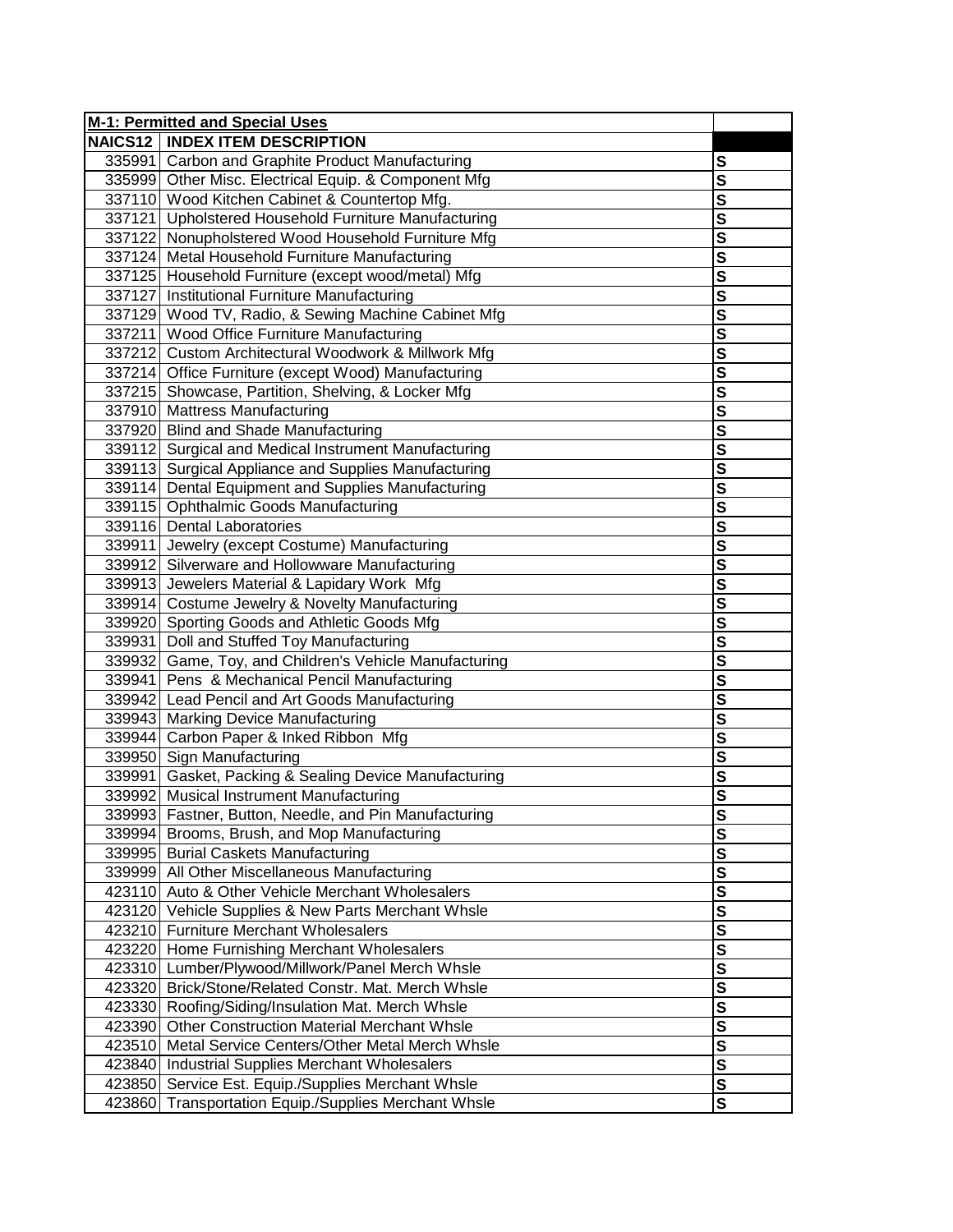| M-1: Permitted and Special Uses                                  |                         |
|------------------------------------------------------------------|-------------------------|
| <b>NAICS12   INDEX ITEM DESCRIPTION</b>                          |                         |
| 424410 General Line Grocery Merchant Wholesalers                 | S                       |
| 424420 Packaged Frozen Food Merchant Wholesalers                 | $\overline{\mathbf{s}}$ |
| 424430 Dairy Product Merchant Wholesalers                        | S                       |
| 424450 Confectionery Merchant Wholesalers                        | $\overline{\mathbf{s}}$ |
| 424470 Meat and Meat Product Merchant Wholesalers                | $\overline{\mathbf{s}}$ |
| 424480 Fresh Fruit & Vegetable Merchant Wholesalers              | $\overline{\mathsf{s}}$ |
| 424490 Other Grocery/Related Products Merchant Whsle             | $\overline{\mathbf{s}}$ |
| 424610 Plastics Materials/Basic Forms Merchant Whsle             | S                       |
| 424810 Beer and Ale Merchant Wholesalers                         | S                       |
| 424820 Wine/Distilled Alcoholic Beverage Merch Whsle             | S                       |
| 424930 Flower/Nursery Stock/Florist Supply Merch Whl             | S                       |
| 424950 Paint, Varnish, and Supplies Merchant Whsle               | S                       |
| 424990 Other Misc. Nondurable Goods Merchant Whsle               | S                       |
| 444110 Home Centers                                              | S                       |
| 444190 Other Building Material Dealers                           | $\overline{\mathbf{s}}$ |
| 444210 Outdoor Power Equipment Stores                            | S                       |
| 444220 Nursery, Garden Center, & Farm Supply Stores              | S                       |
| 454110 Electronic Shopping and Mail-Order Houses                 | S                       |
| 454210 Vending Machine Operators                                 | $\overline{\mathbf{s}}$ |
| 451110 Sporting Goods Store-Gun Shops and/or Firearms/Ammo Sales | S                       |
| 484110 General Freight Trucking, Local                           | $\overline{\mathsf{s}}$ |
| 484121 Gen. Freight Trucking, Long-Dist., Truckload (TL)         | $\overline{\mathsf{s}}$ |
| 484122 Gen. Freight Trucking, Long-Dist., Less Than TL           | $\overline{\mathsf{s}}$ |
| 484210 Used Household and Office Goods Moving                    | $\overline{\mathbf{s}}$ |
| 485111 Mixed Mode Transit System                                 | $\overline{\mathbf{s}}$ |
| 485113 Bus and Other Motor Vehicle Transit Systems               | S                       |
| 485210 Interurban and Rural Bus Transportation                   | S                       |
| 485310 Taxi Service                                              | S                       |
| 485320 Limousine Service                                         | S                       |
| 485410 School and Employee Bus Transportation                    | S                       |
| 485510 Charter Bus Industry                                      | $\overline{\mathsf{s}}$ |
| 485991 Special Needs Transportation                              | $\overline{\mathsf{s}}$ |
| 485999 All Other Transit and Ground Passenger Transp.            | S                       |
| 488410 Motor Vehicle Towing                                      | S                       |
| 488510 Freight Transportation Arrangement                        | s<br>s                  |
| 492110 Couriers and Express Delivery Services                    |                         |
| 492210 Local Messengers and Local Delivery                       | S                       |
| 493110 General Warehousing and Storage                           | $\overline{\mathsf{s}}$ |
| 493120 Refrigerated Warehousing and Storage                      | $\overline{\mathbf{s}}$ |
| 511110 Newspaper Publishers                                      | $\overline{\mathsf{s}}$ |
| 511120 Periodical Publishers                                     | S                       |
| 511130 Book Publishers                                           | S                       |
| 515111 Radio Networks                                            | S                       |
| 515112 Radio Stations                                            | S                       |
| 515120 Television Broadcasting                                   | $\overline{\mathbf{s}}$ |
| 515210 Cable and Other Subsciption Programming                   | S                       |
| 517110 Wired Telecommunications Carriers                         | S                       |
| 517210 Wireless Telecomm. Carriers (except Satellite)            | $\overline{\mathsf{s}}$ |
| 517410 Satellite Telecommunications                              | $\overline{\mathsf{s}}$ |
| 517911 Telecommunications Resellers                              | $\overline{\mathbf{s}}$ |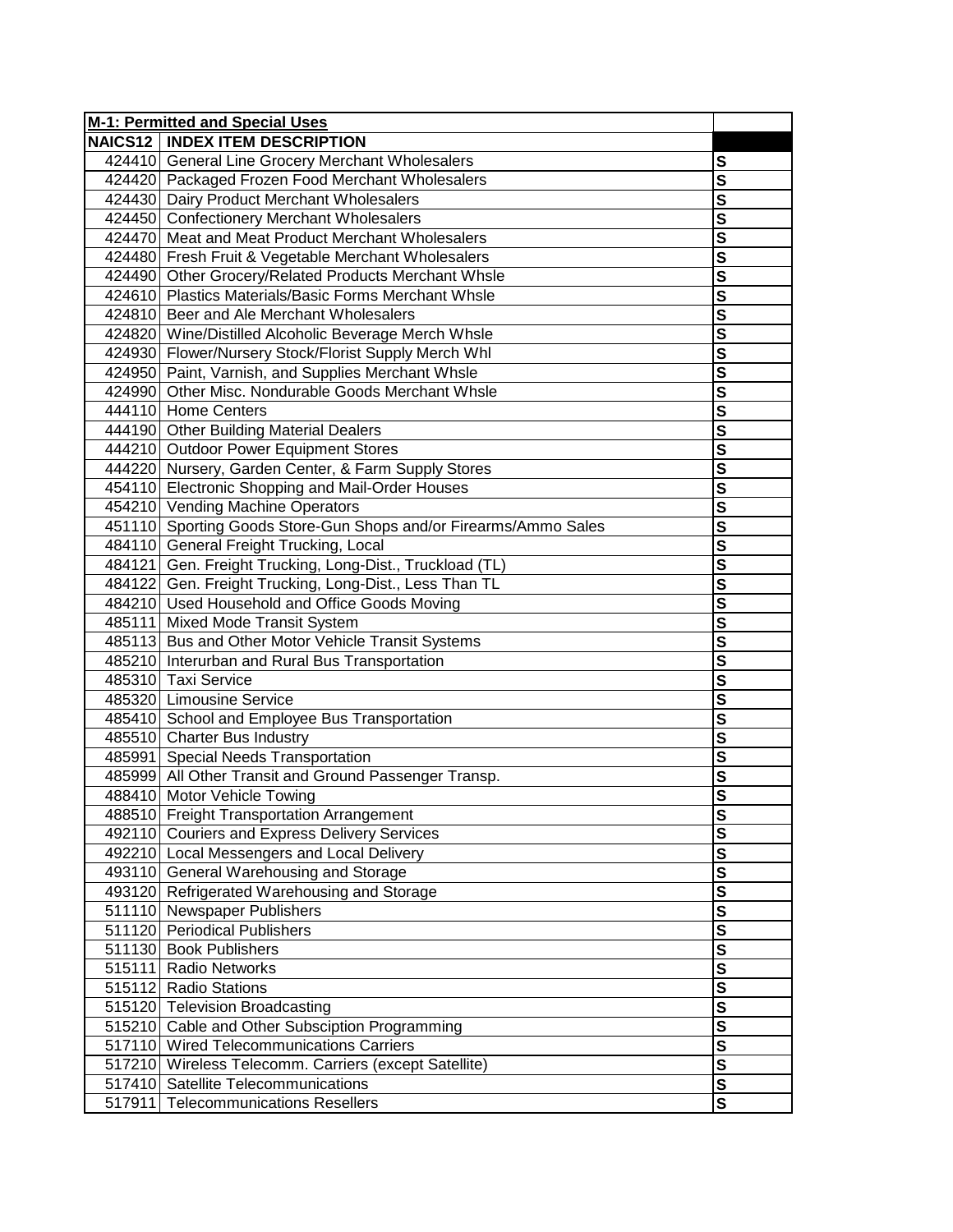|        | <b>M-1: Permitted and Special Uses</b>                                          |                         |
|--------|---------------------------------------------------------------------------------|-------------------------|
|        | <b>NAICS12   INDEX ITEM DESCRIPTION</b>                                         |                         |
|        | 517919 All Other Telecommunications                                             | S                       |
|        | 531130 Lessors of Miniwarehouses & Self-Storage Units                           | $\overline{\mathsf{s}}$ |
|        | 532111 Passenger Car Rental                                                     | $\overline{\mathbf{s}}$ |
|        | 532112 Passenger Car Leasing                                                    | $\overline{\mathbf{s}}$ |
|        | 532120 Truck, Utility Trailer, and RV Rental and Leasing                        | $\overline{\mathbf{s}}$ |
|        | 532210 Consumer Electronics and Appliances Rental                               | $\overline{\mathsf{s}}$ |
|        | 532292 Recreational Goods Rental                                                | $\overline{\mathsf{s}}$ |
|        | 532299 All Other Consumer Goods Rental                                          | $\overline{\mathbf{s}}$ |
|        | 532310 General Rental Centers                                                   | $\overline{\mathbf{s}}$ |
|        | 532490 Other Commercial and Industrial Equip. Rental                            | S                       |
|        | 541620 Environmental Consulting Services                                        | S                       |
|        | 541690 Other Scientific and Technical Consulting Svc.                           | S                       |
|        | 541710 R&D in Physical, Engineering, and Life Sciences                          | S                       |
|        | 541711 Research and Development in Biotechnology                                | S                       |
|        | 541712 R&D in Physical, Engineering, and Life Sciences                          | S                       |
|        | 541940 Veterinary Services                                                      | $\overline{\mathbf{s}}$ |
|        | 541990 All Other Prof, Scientific, and Technical Services                       | $\overline{\mathbf{s}}$ |
|        | 561431 Private Mail Centers                                                     | S                       |
|        | 561612 Security Guards and Patrol Services                                      | $\overline{\mathbf{s}}$ |
|        | 561613 Armored Car Services                                                     | $\overline{\mathbf{s}}$ |
|        | 561710 Exterminating and Pest Control Services                                  | $\overline{\mathbf{s}}$ |
|        | 561720 Janitorial Services                                                      | $\overline{\mathbf{s}}$ |
|        | 561730 Landscaping Services                                                     | $\overline{\mathbf{s}}$ |
|        | 561740 Carpet and Upholstery Cleaning Services                                  | $\overline{\mathsf{s}}$ |
|        | 561790 Other Services to Buildings and Dwellings                                | $\overline{\mathbf{s}}$ |
|        | 561910 Packaging and Labeling Services                                          | $\overline{\mathbf{s}}$ |
|        | 561920 Convention and Trade Show Organizers                                     | S                       |
|        | 561990 All Other Support Services                                               | $\overline{\mathbf{s}}$ |
|        | 624230 Emergency and Other Relief Services                                      | S                       |
|        | 624410 Child Day Care Services                                                  | $\overline{\mathbf{s}}$ |
|        | 713940 Fitness and Recreational Sports Centers                                  | $\overline{\mathbf{s}}$ |
|        | 713950 Bowling Centers                                                          | s                       |
|        | 713990 All Other Amusement and Recreation Industries-Shooting (Firearms) Ranges | $\overline{\mathsf{s}}$ |
|        | 811111 General Automotive Repair                                                | S                       |
|        | 811112 Automotive Exhaust System Repair                                         | $\mathbf s$             |
|        | 811113 Automotive Transmission Repair                                           | $\mathbf{s}$            |
|        | 811118 Other Auto Mech./Elec. Repair and Maintenance                            | $\mathbf{s}$            |
|        | 811121 Auto Body, Paint, & Interior Repair/Mainteanance                         | $\overline{\mathbf{s}}$ |
|        | 811122 Automotive Glass Replacement Shops                                       | $\mathbf{s}$            |
| 811191 | Automotive Oil Change and Lubrication Shops                                     | $\overline{\mathbf{s}}$ |
|        | 811192 Car Washes                                                               | $\mathbf{s}$            |
|        | 811198 All Other Automotive Repair and Maintenance                              | S                       |
| 811211 | <b>Consumer Electronics Repair and Maintenance</b>                              | $\mathbf s$             |
|        | 811310 Comm./Indust. Machinery/Equip. Repair & Main.                            | $\mathbf{s}$            |
|        | 811490 Other Personal/Household Goods Repair & Main.                            | $\overline{\mathbf{s}}$ |
| 812199 | Other Personal Care Services-Tattoo Parlor/Turkish Baths/Massage Parlor         | $\mathbf{s}$            |
|        |                                                                                 |                         |
| 812310 | Coin-Operated Laundries and Dry Cleaners                                        | $\mathbf{s}$            |
| 812331 | <b>Linen Supply</b>                                                             | $\overline{\mathbf{s}}$ |